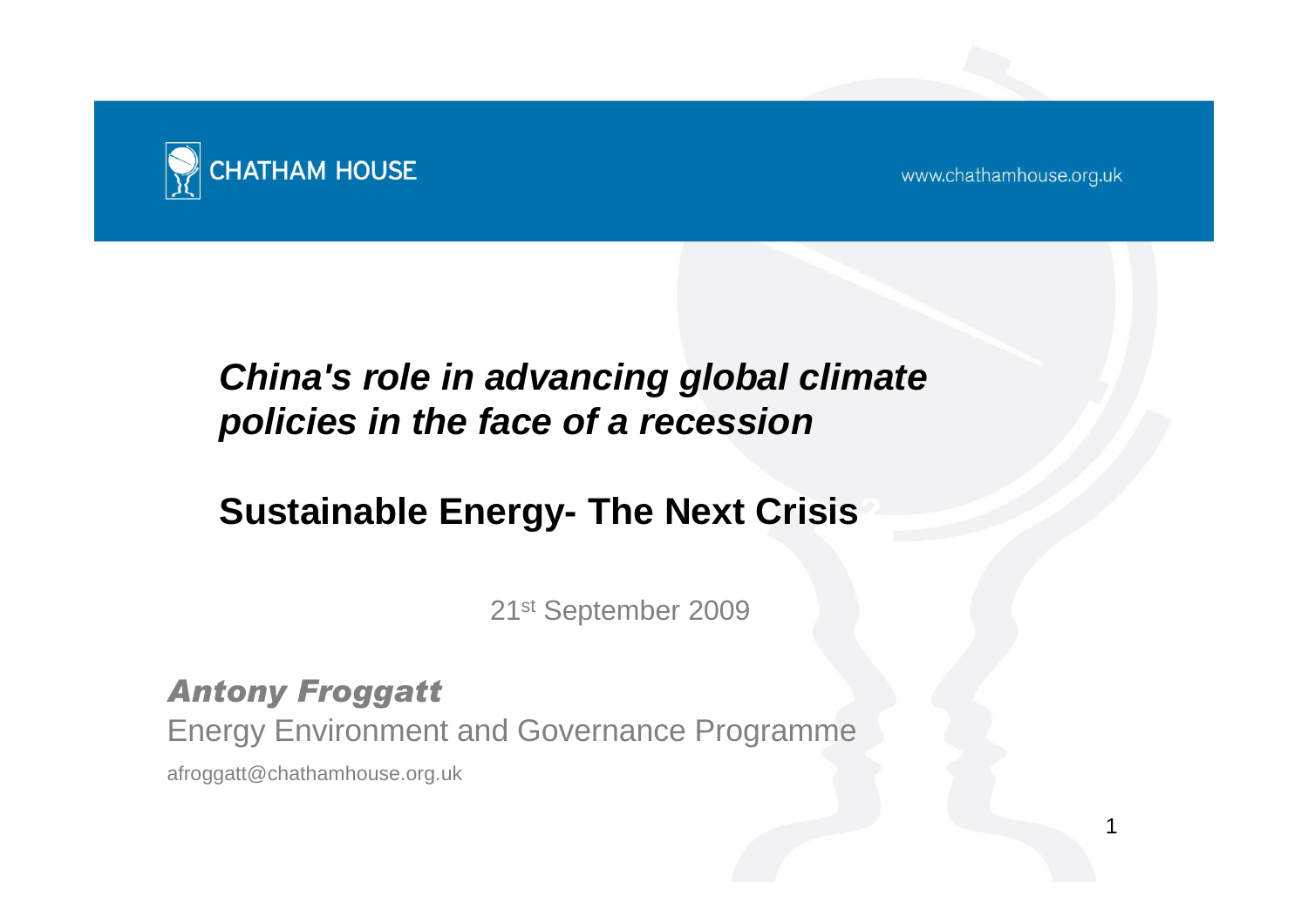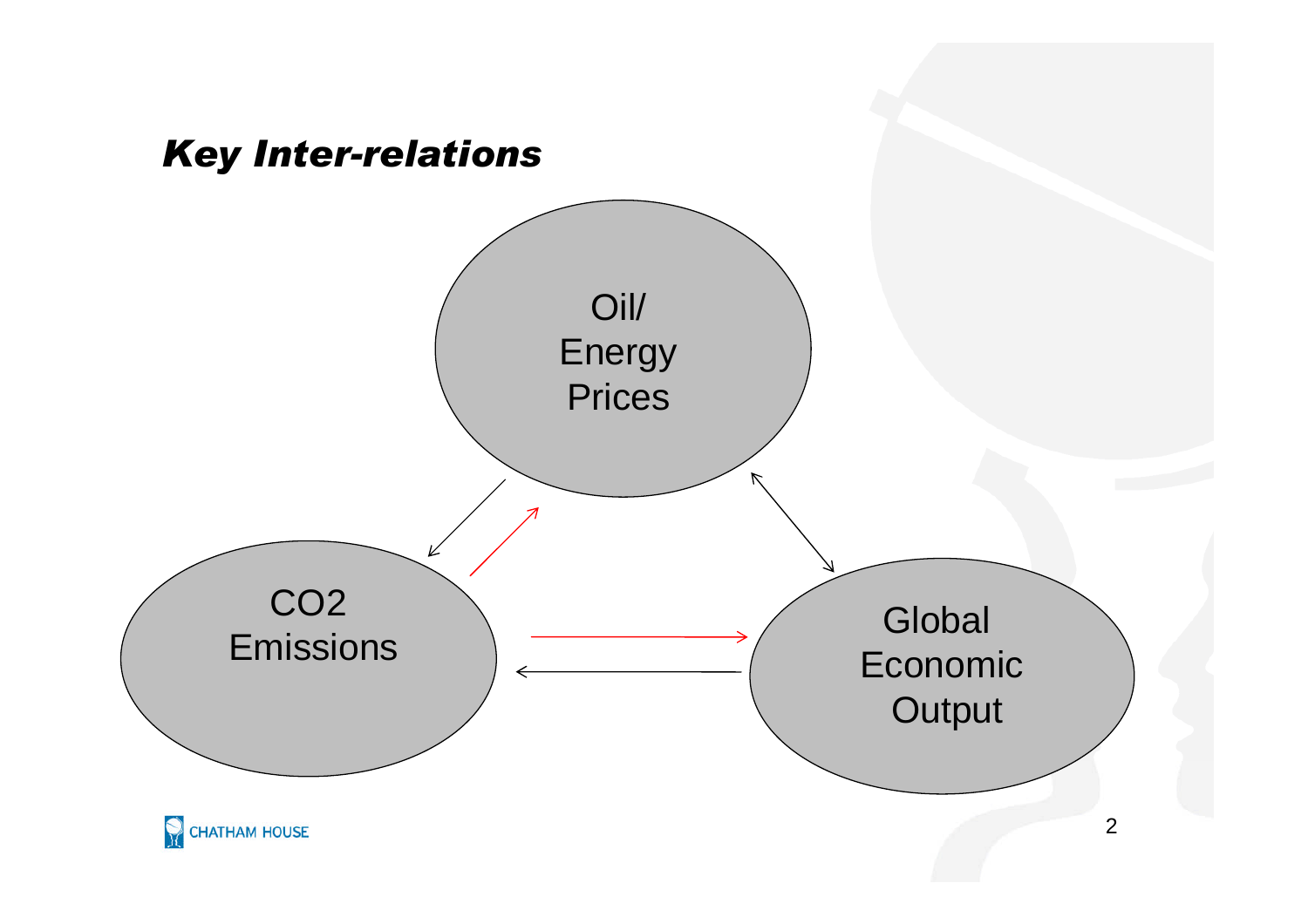# *Chinas Impact on Global Energy Price, GDP and Emissions*





350% 300% 250% 200% 150% 100% 50%  $0%$ Africa 亶 Poland 혿 **B** æ ed Kir Jnited ■ 1990-1998 ■ 1990-2006 Source : IMF, World Economic Outlook Database, Avril 2005

GDP accumulated growth, in percent, constant prices

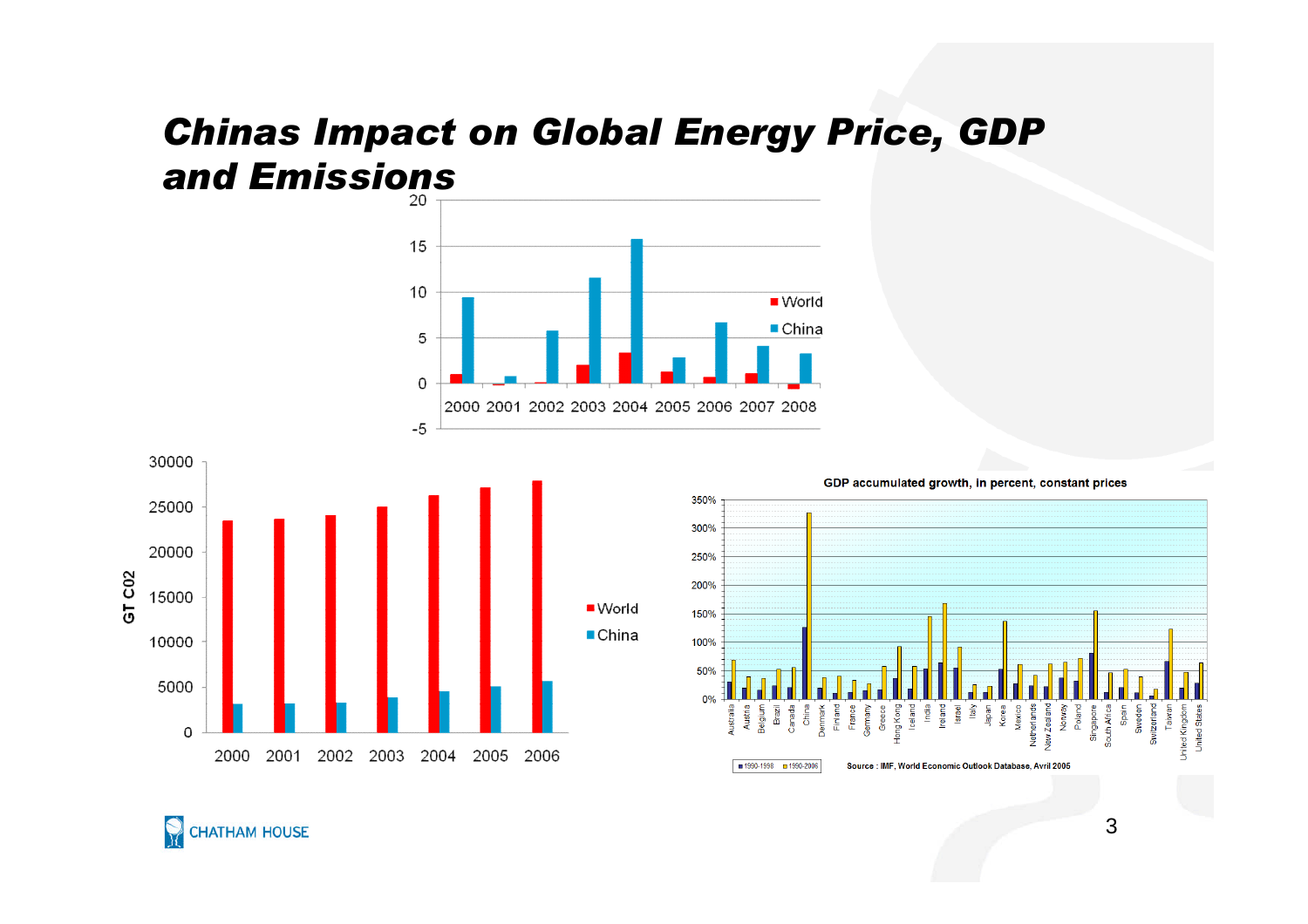### *China's Recognition of the Climate Issue*

- In existing policies energy security concern is main driver, but it can bring environmental benefits:
	- Energy efficiency, current plan to decrease energy intensity by 20% in current five year plan
	- Use of renewable energy is increasing: current levels of wind are 12 GW, with proposals to increase to 100 GW by 2020.
	- Nuclear power proposed to go from 8.5 GW to 40 GW by 2020
- Next five year plan may introduce carbon intensity targets for the first time.
- Other purely climate related technology and measures may be more difficult to implement, such as CCS
- Piloting of low carbon economy measures are accelerating on the city and municipal level

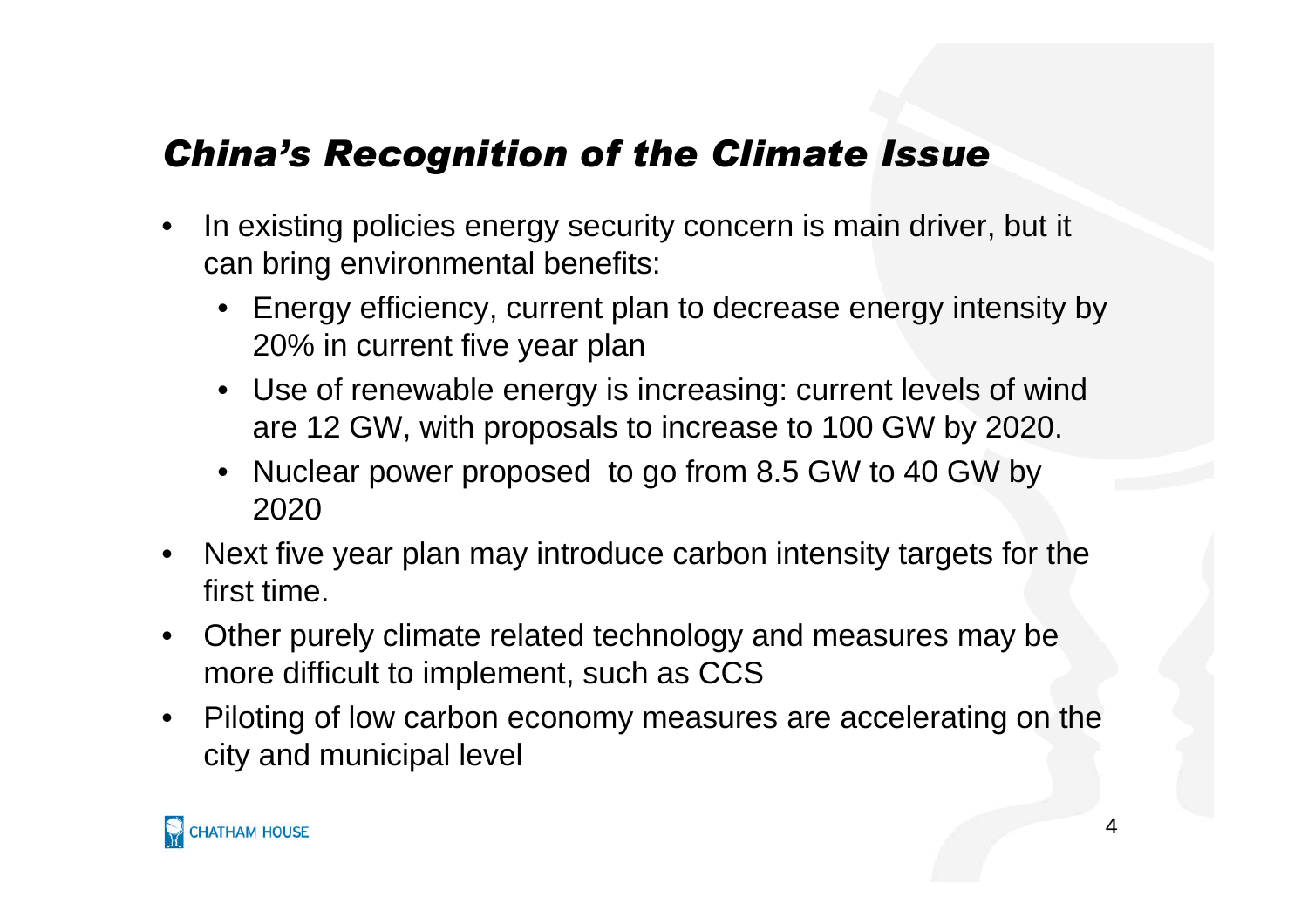### *What impact will measures have ?*



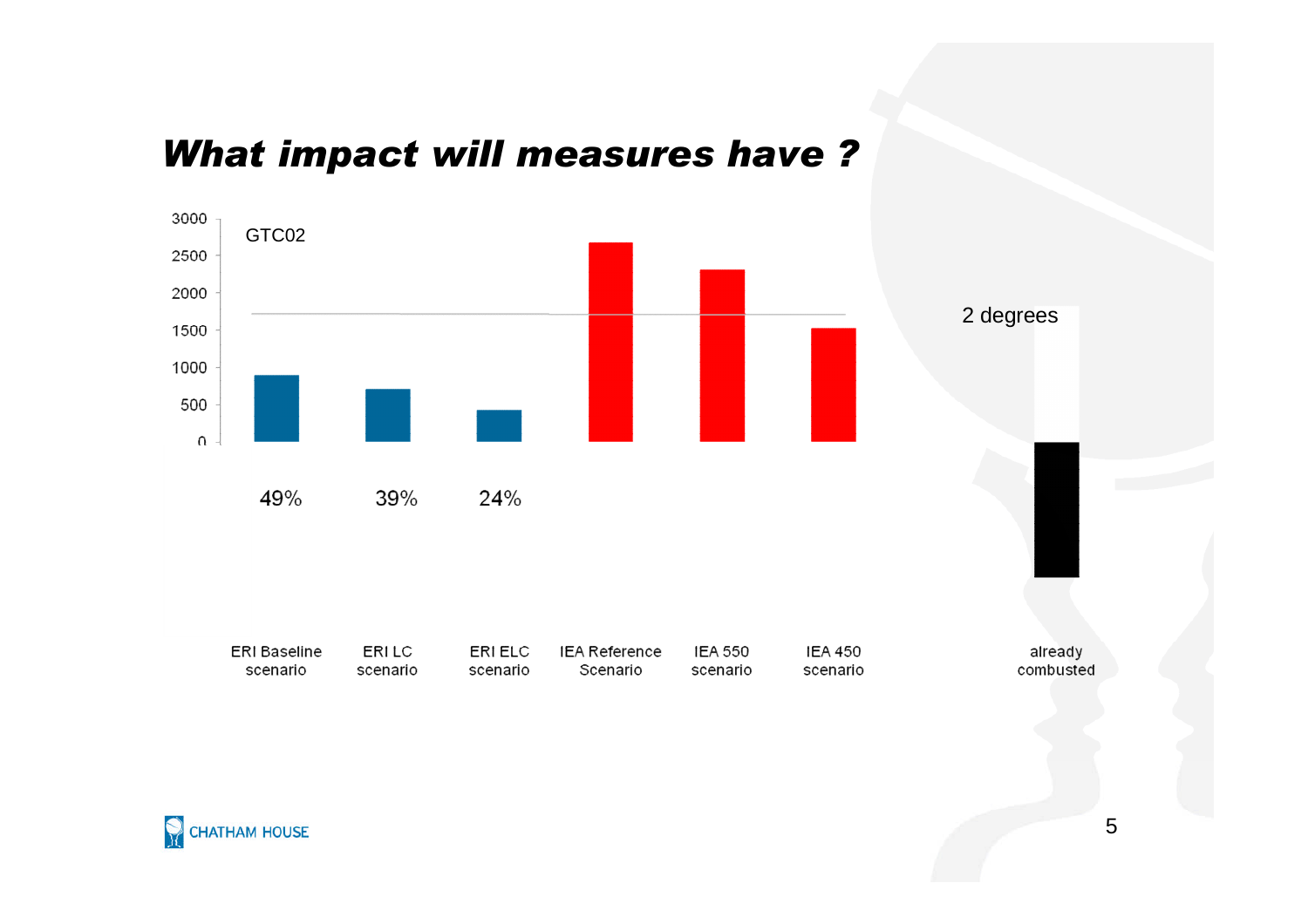### *Chinese Impact and Response to Economic Crisis*

- Massive decrease in exports,
- Policy to encourage domestic consumption
- Stimulus package significant infrastructure, not as always as green as reported
- Highlights the importance of Airports avoiding lock in.

#### **HSBC Assessment of \$585** billion Stimulus package

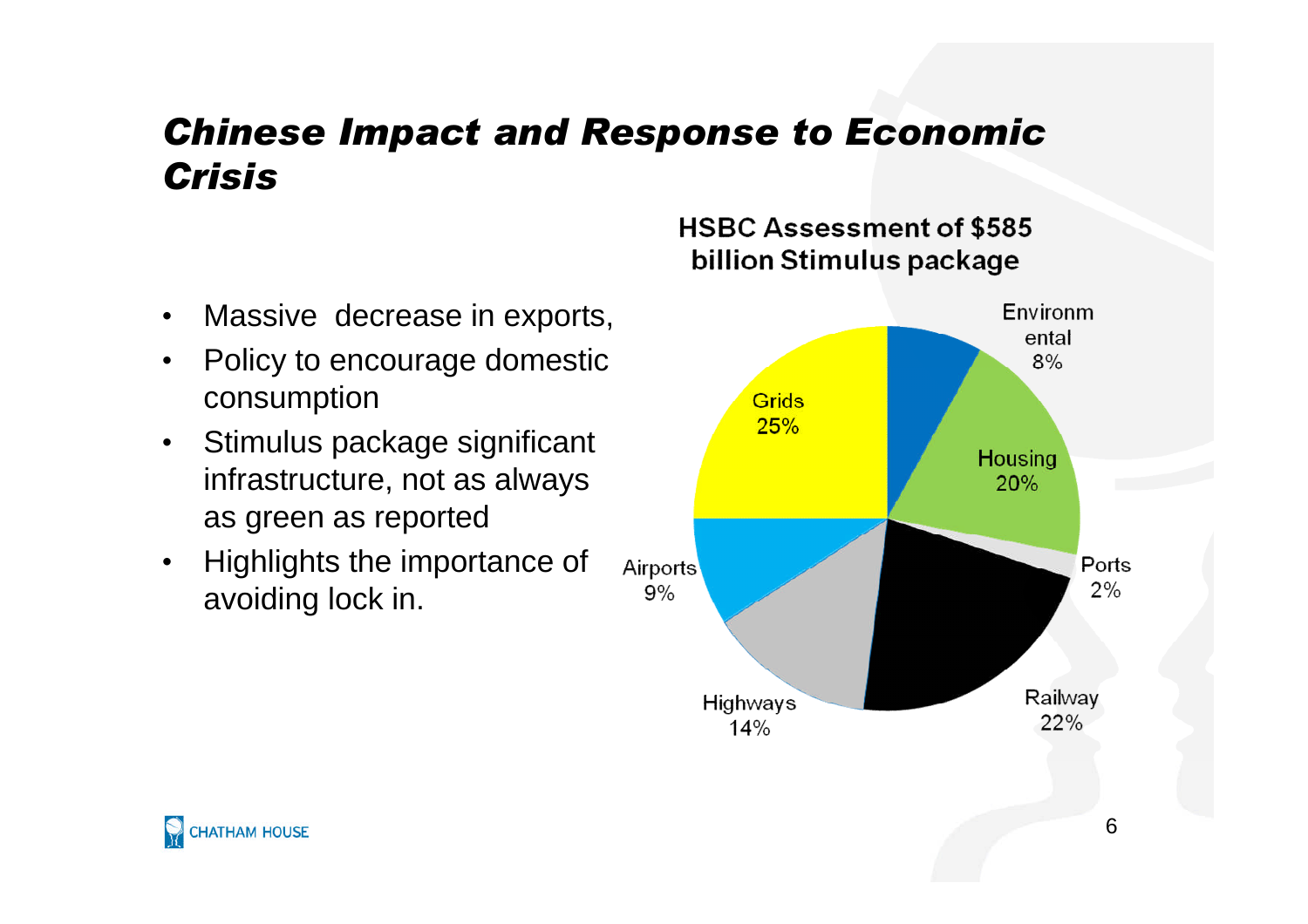## *National Technology Developments; International Impacts*

- **Renewables:**
- Wind Power: China installed more wind than any country in 1<sup>st</sup> half of 2009
	- Become a major wind manufacturer
- Solar thermal: Largest producer and manufacturer of solar thermal
- **Vehicles:**
- 2008 manufactured 9.3 million cars, United States 8.7 million. In 2009, China will build 8.7 million to become world's largest manufacturer
	- 50% of cars made under Joint Venture; most are for domestic use
	- Production of electric bikes soared from 200,000 in 2000 to 22 million 2008, electric vehicles?
- **Coal:**
- More IGCC plants than any other country
- China, first commercial scale CCS plant? For domestic or export ?